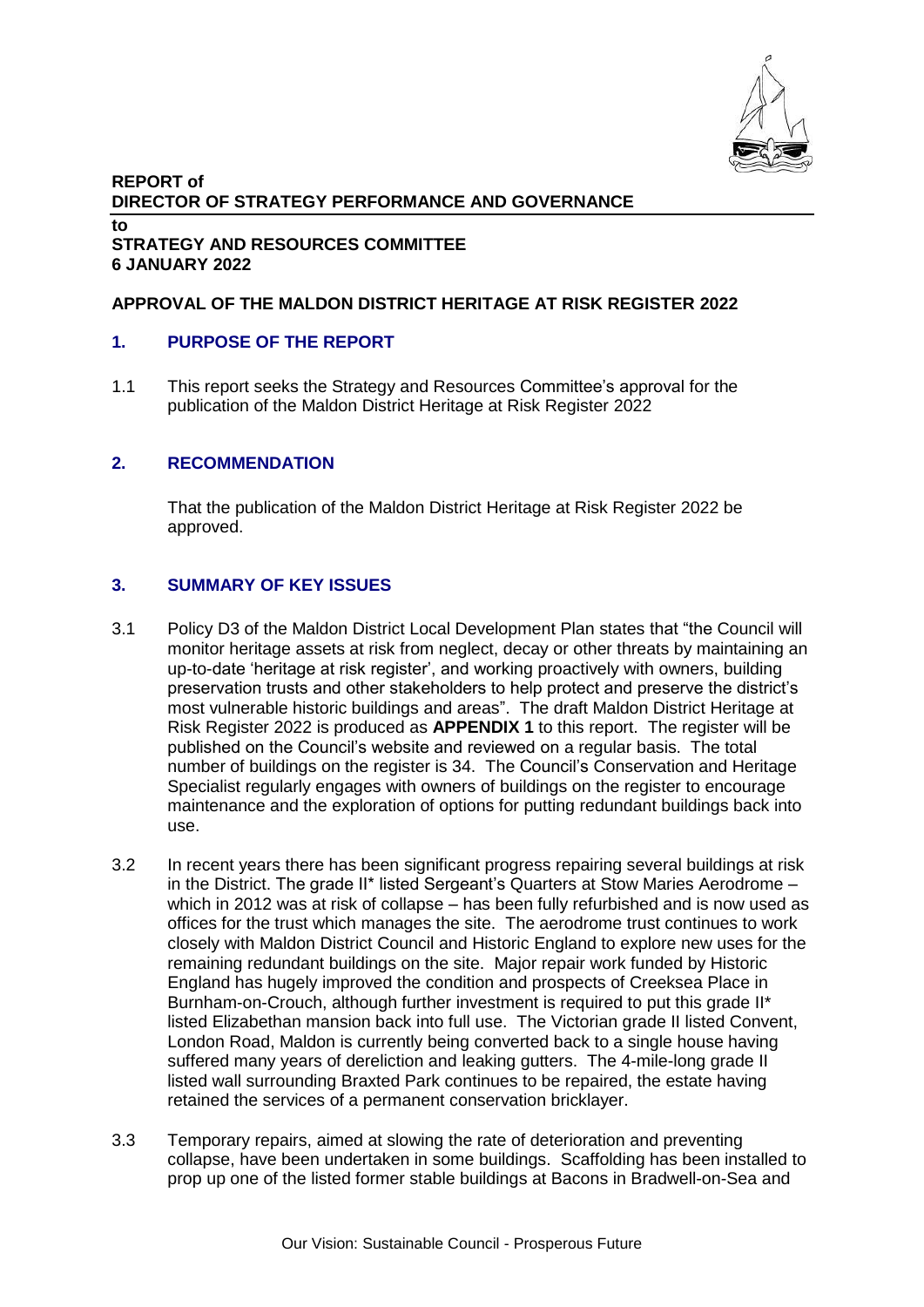ivy has been removed from the listed barn on the site. In February 2020 local roofer Rob Deering repaired the leaking valley at Heybridge Basin United Reformed Church (URC) Chapel free of charge, and the newly formed Heybridge Parish Council is considering what it can do to bring this building back into use. Roof repairs have been identified as urgently necessary at 127 Woodfield Cottages, Heybridge, and the owner has recently instructed Mr Deering to undertake the repair work. A Local Listed Building Consent Order has been established for Woodfield Cottages to make restorative alterations easier to undertake, and now the settlement has been designated a conservation area it is intended to apply for grant funding from Historic England for repair and enhancement work.

- 3.4 Several buildings on the register require a new use to finance their refurbishment but have been the subject of planning applications which for various reasons have been refused or withdrawn. A recent proposal to convert Bacons Barn in Bradwell-on-Sea into a residential annexe was refused because of unsympathetic aspects of the proposal. Past planning applications to convert the URC Chapel in Heybridge Basin to a house or a restaurant have been unsuccessful due to concerns around flood risk, harm to the character of the conservation area and disturbance of neighbouring residences. Both Maldon and Southminster Police Stations have been the subject of applications for residential conversion. The scheme for Southminster Police Station was withdrawn whereas that for Maldon Police Station was recently dismissed at appeal due to the loss of the building as a place of employment or community use. Other properties have outstanding planning permissions for conversion which not yet been fully implemented such as the Tillingham Peculiar People's Chapel and Bourchier's Barns, Tollesbury.
- 3.5 Some of the most challenging buildings are those which are not capable of being converted to a new use that would fund their repair. For some of these cases community-led initiatives may attract grant funding and provide a solution. Burnhamon-Crouch resident John Boyce has set up a heritage company and assembled a team of volunteers to rescue the King's Wharf Jetty, an important historic feature of Burnham's waterfront. Similarly, the RAF Bradwell Bay Preservation Group hopes to recruit a volunteer workforce and seek grant assistance for the restoration of the 1930s former bombing range observation tower near St Peter's Chapel in Bradwellon-Sea. A planning application for a crematorium in Woodham Mortimer will include proposals to repair the dilapidated grade II listed monument to William Alexander near the site. In 2021 Essex County Council commissioned a condition survey and repair schedule for the Wickham Bishops Timber Trestle Viaduct, which is a scheduled monument, to inform options for a viable scheme of repair.
- 3.6 The locally listed buildings on the site of Bradwell Bay WWII Airfield have been added to the register since they are under threat of destruction by the proposed new nuclear power station.

# **4. CONCLUSION**

4.1 Maldon District Council has a commitment to protect and enhance the natural and built heritage of the district now and for the enjoyment of future generations. Policy D3 of the Maldon District Local Development Plan sets out this Council's objective of 'safeguarding, enhancing and promoting the historic environment'. An up-to-date Heritage at Risk Register, which highlights and promotes the district's most vulnerable heritage assets, is an essential tool in meeting these objectives.